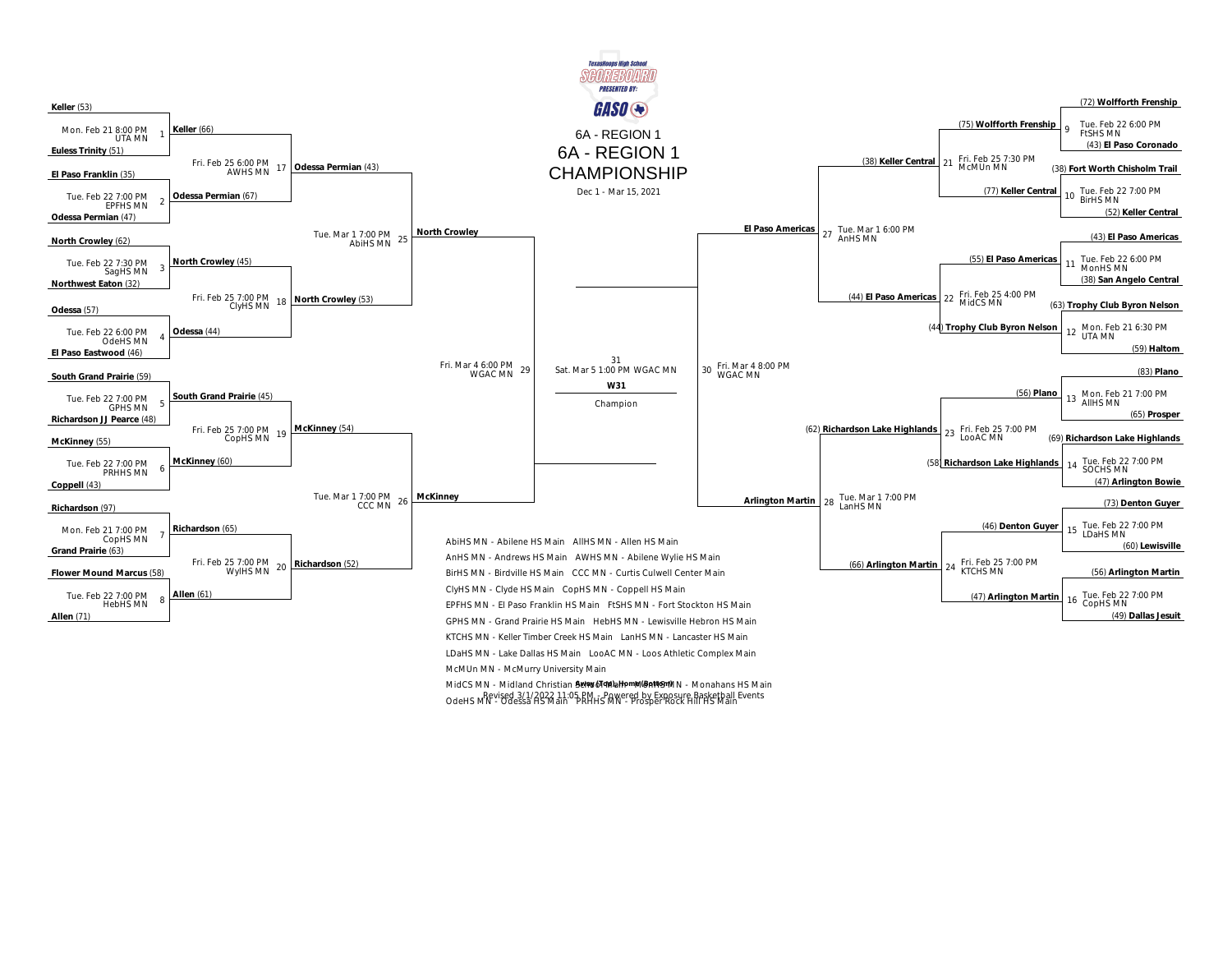

TWHS MN - The Woodlands HS4Wain<sup>(To</sup>1A)E149719119QtMpylie East HS Main WesHS MN - West HS Main Revised 3/1/2022 10:41 PM - Powered by Exposure Basketball Events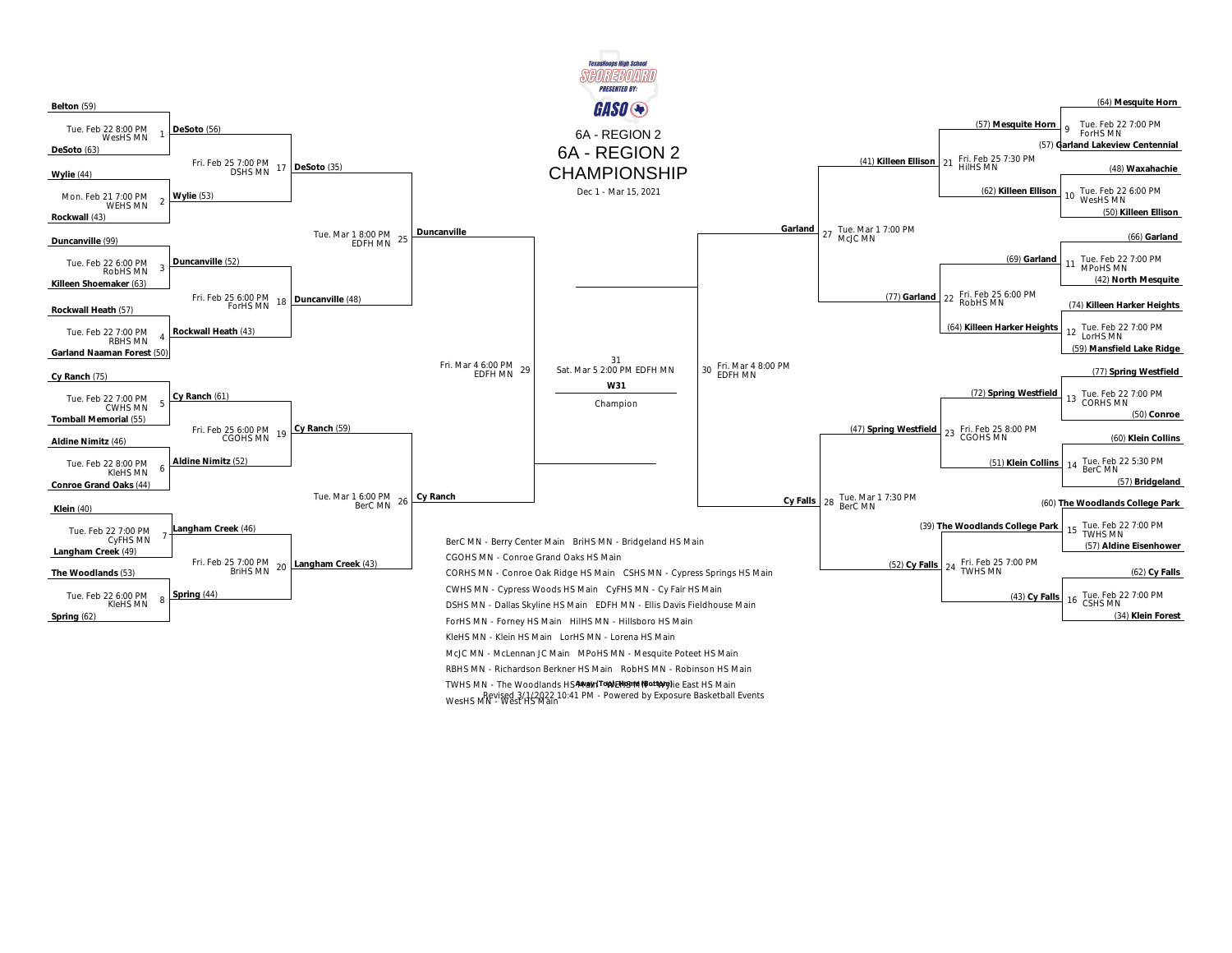

**Away (Top), Home (Bottom)**  Revised 3/1/2022 11:21 PM - Powered by Exposure Basketball Events